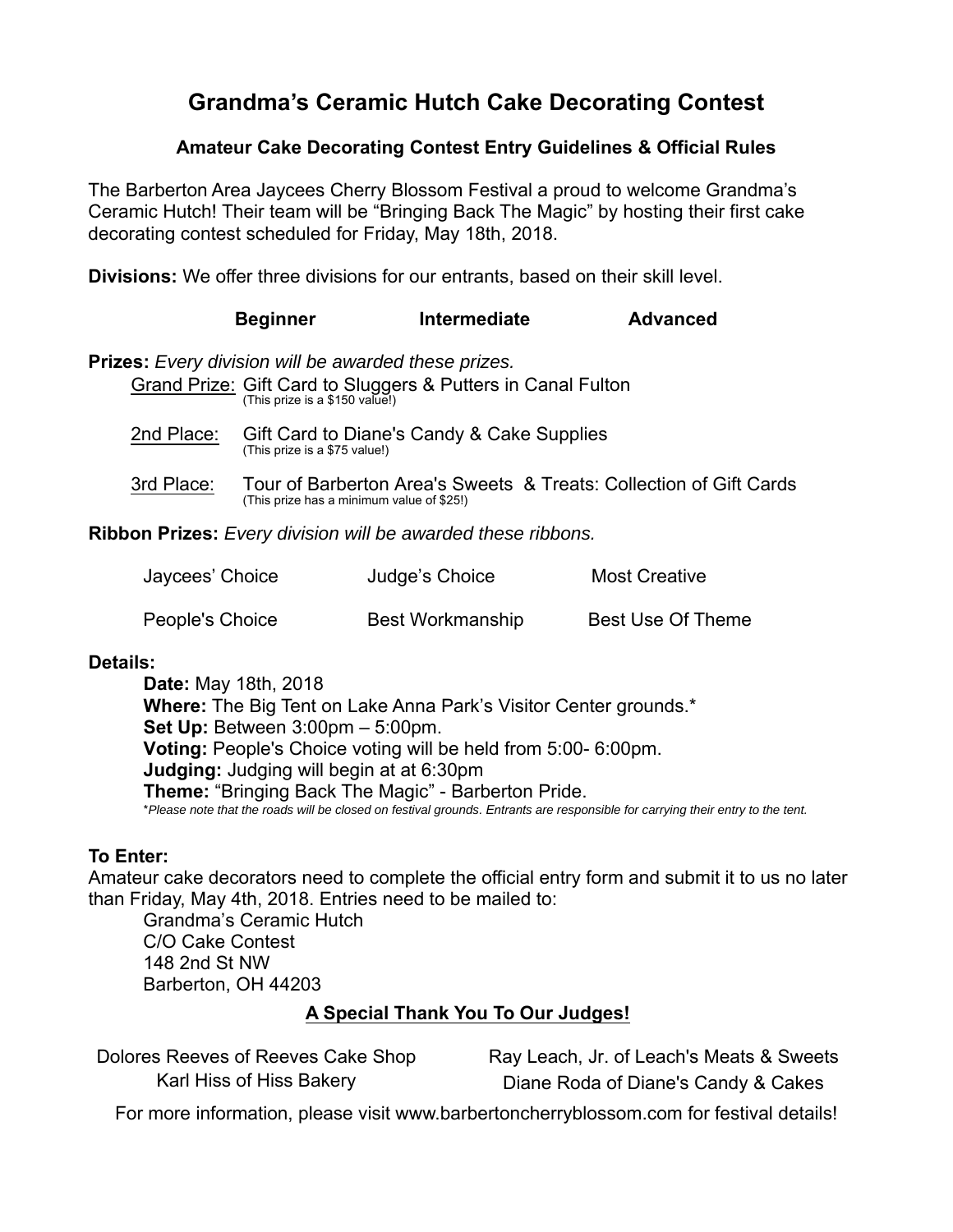# **Grandma's Ceramic Hutch Cake Decorating Contest**

Official Contest Rules:

- 1. Entrants must be Amateurs, defined as:
	- Must not be employed in or accept money for working in the baking or catering industry.
	- May not have their cake decorating work on display in a commercial bakery or cake shop.
- 2. Entries can be individuals, team, or family. Only 1 entry per individual, team or family will be accepted.
- 3. Entrants will compete in a division based on their skill level, which are defined as such:
	- Beginner: Just starting to learn a skill or take part in an activity.
	- Intermediate: Some knowledge of a skill or an activity, but not yet mastered.
	- Advanced: Very knowledgeable in a skill or an activity, and confident in their abilities.
- 4. Entrants suspected of misreporting their skill level may be moved into a different division at the sole discretion of our volunteers and or judges.
- 5. For the purposes of this competition, a cake will be defined as such: an item of soft, sweet food made from a mixture of flour, shortening, eggs, sugar, and other ingredients, baked and decorated.
- 6. Place the cake on a foil lined board, or a cake board with a metallic finish.
- 7. All exterior decorations must be edible with the exception of pillars, plates and toothpicks/wires to attach decorations to the cake layers and or cake board.
- 8. Icing: Icing must be edible. (ie: butter cream, whipped cream, fondant, mirror glaze.)
- 9. All cake entries must solely be the work of the entrant. No buying pre-baked sheet cakes, pre-mixed icings, or pre-fabricated edible decorations.
- 10. No cakes displaying "poor taste" will be allowed in the competition. The meaning of "poor taste" is a the sole discretion of Grandma's Ceramic Hutch. The Barberton Area Jaycees kindly remind you that this is a family friendly event.
- 11. No electricity, generators, running water, fog, bubbles or flammable items are allowed in the displays.
- 12. Assigned space in the big tent on the Visitor Center grounds will be available from 3:00pm to 5:00pm for set up. All cakes must be completely set by 5:00pm.
- 13. Entrants will need to complete a 4x6 card with the following information:
	- Name of Design (if competing in the Advanced category)
	- Name of Entrant
	- Description of Cake: (ie: type, flavors, filling, frosting, etc.)
- 14. Public Voting will start promptly at 5:00pm. Judging will begin at 6:30pm. Judges will consider the cake's overall appearance, originality, and characterization of theme.

### **PLEASE BE AWARE OF THE FOLLOWING**

- 1. Grandma's Ceramic Hutch and the Barberton Area Jaycees are not responsible for lost, late, misdirected, damaged, illegible, incomplete, incorrect, or postage due entry applications.
- 2. Entry constitutes permission to use of winners', contestants', applicants' names and likenesses for event publicity purposes without further compensation.
- 3. Grandma's Ceramic Hutch and the Barberton Area Jaycees shall have rights to illustrations, photos, and videos of applicant submissions and contest images for promotional use without further compensation.